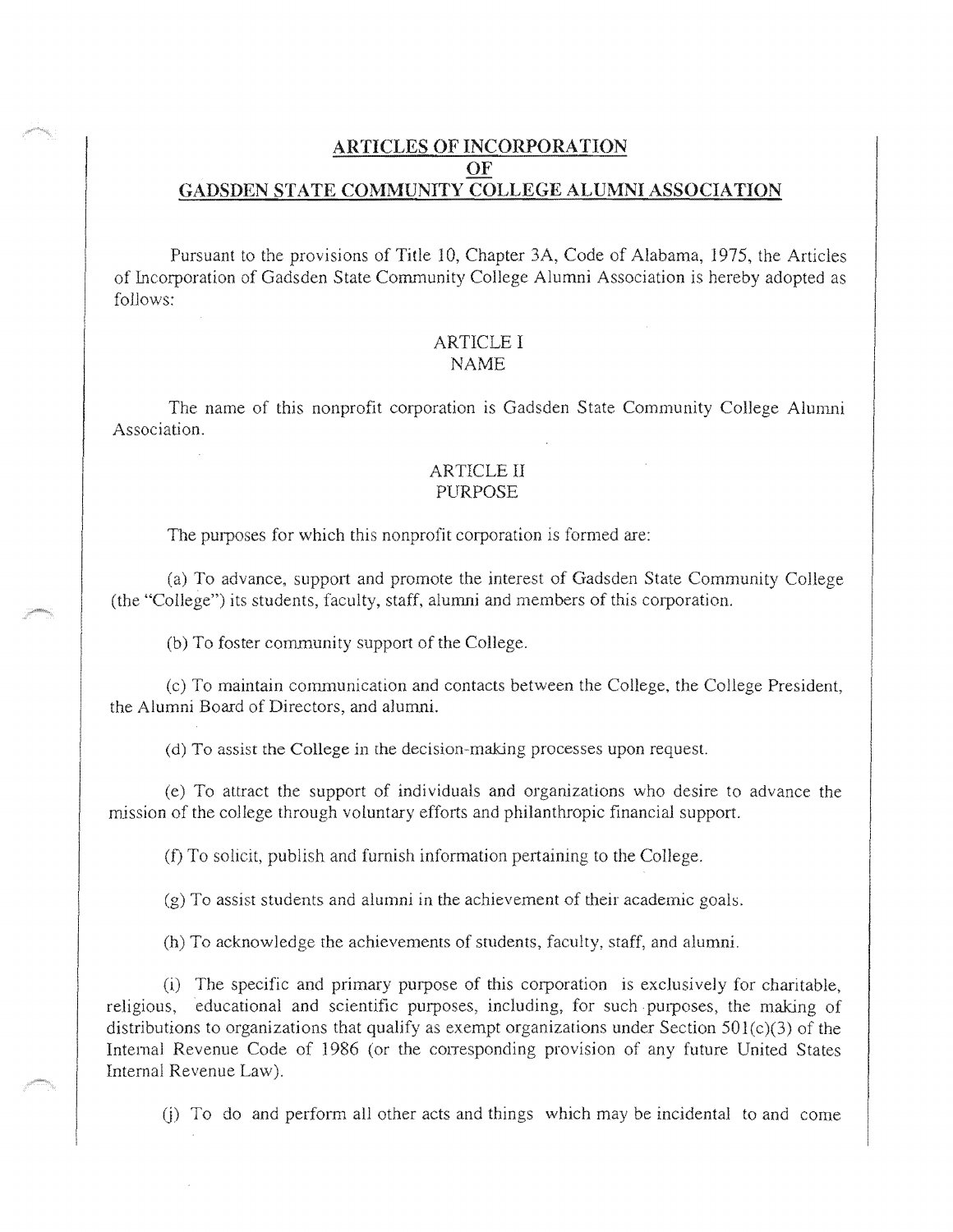legitimately within the scope of any and all the foregoing objects and purposes or which may be necessary or appropriate for the carrying out and accomplishing of any and all of the foregoing objects and purposes, and subject to the limitations hereinabove or hereinafter expressed, to have and exercise all rights and powers now conferred or which may hereafter be conferred on corporations not of a business character under the laws of the State of Alabama.

 $(k)$  Anything herein contained to the contrary notwithstanding, the corporation shall not be operated for private profit and no part of the assets or the net earnings of the corporation shall at any time inure to the benefit of any private shareholder, member, director or officer, or to be applied to the activities and carrying on propaganda or attempting to influence legislation; and no part of the assets or the net earnings of the corporation shall at any time be applied to any purpose other than religious, charitable, scientific, literary or educational.

(1) The foregoing clauses shall be construed equally as objects, purposes and powers and the foregoing enumeration of specific objects, purposes or powers shall not be to limit or restrict in any manner the powers of the corporation as expressly conferred except as expressly stated herein.

residual assets of the corporation will which themselves are exempt as 170(c)(2) of the Internal Revenue Code of prior or future law, or to the Federal, State or government for exclusive public purpose.

 $(n)$  Notwithstanding any of the above stated purposes, this corporation is organized exclusively for charitable, religious, educational and scientific purposes within the meaning Section  $501(c)(3)$  of the Internal Revenue Code of 1986, including for such purposes, the making of distributions to organizations that qualify as exempt organizations under Section  $501(c)(3)$  of the Internal Revenue Code, or the corresponding provisions of any future United Internal Revenue Code. The property of this corporation is irrevocably dedicated to charitable, religious, educational and scientific purposes meeting the requirements for exemption provided by Section 10-3A-20, Code of Alabama, 1975. The foregoing statement of purposes shall be construed as a statement of both purposes and powers, and the purposes and powers in each clause shall, except where otherwise expressed, be in no wise limited or restricted by reference to, or inference from the terms or provisions of any other clause, but shall be regarded as independent purposes and powers. Notwithstanding any of the above statements of purposes and powers, this corporation shall not engage in any activities which in themselves are not in furtherance of the purposes set forth in this Paragraph II hereof, and nothing contained in the foregoing statement of purposes shall be construed to authorize this corporation to carry on any activity for the profit of or distribute profit, net income, assets or dividends to any of its members, trustees, directors, officers or other private persons, except that the corporation shall be authorized and empowered to pay reasonable compensation for services rendered and to make payments and distributions in furtherance of the purposes set forth in this Paragraph. No substantial part of the activities of the corporation shall be the carrying on of or otherwise attempting to influence legislation, and the corporation shall not participate in, or intervene in (including the publishing or distribution of statements) any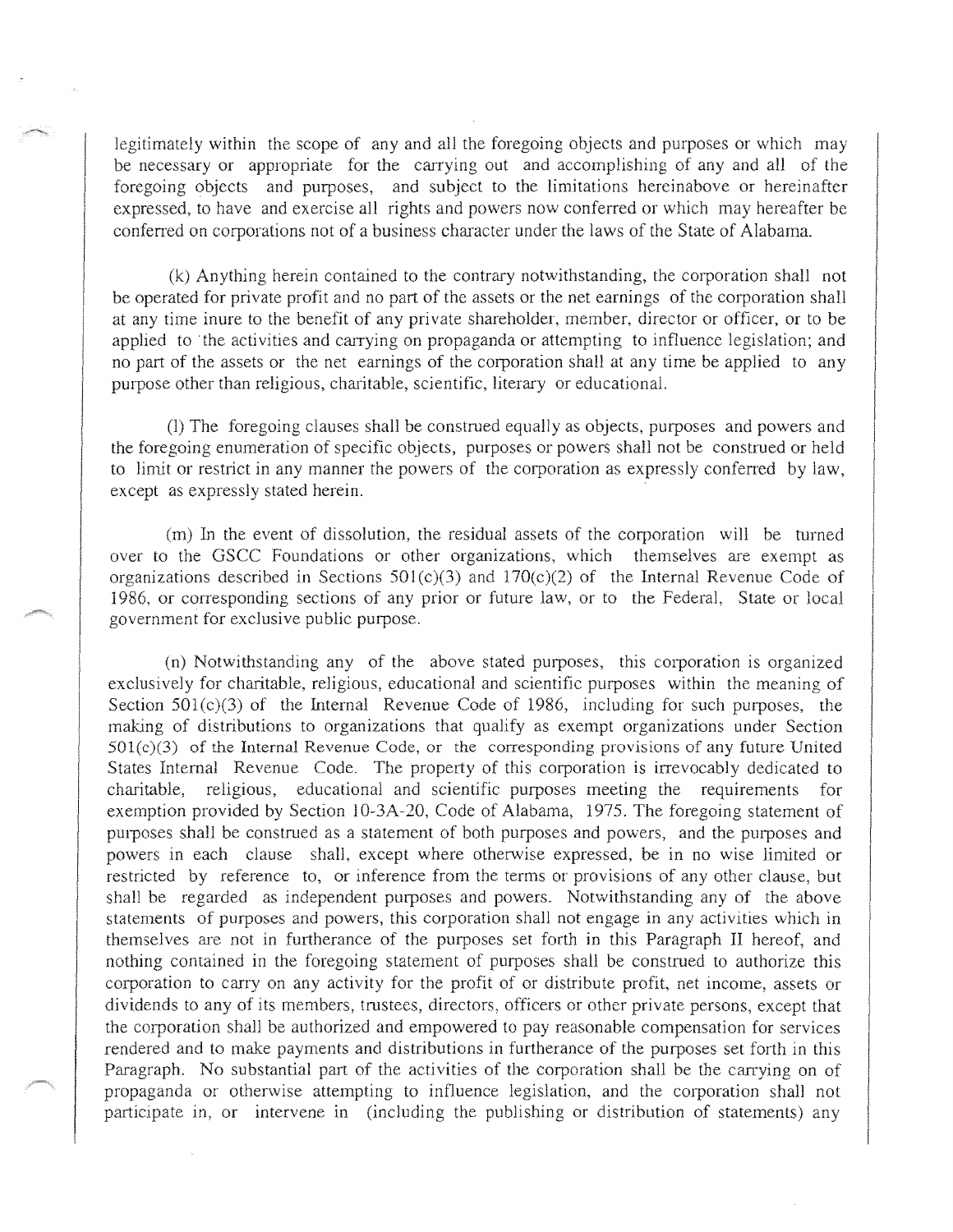political campaign on behalf of any candidate for public office.

# ARTICLE III TAX EXEMPT STATUS

This corporation is one which does not contemplate pecuniary gain or profit to the members thereof and it is organized solely for nonprofit purposes. Upon the winding up and dissolution of this corporation, after paying or adequately providing for the debts and obligations of the corporation, the remaining assets shall be distributed to a nonprofit fund, foundation or corporation, which is organized and operated exclusively for charitable, religious, educational or scientific purposes meeting the requirements for exemption provided by Section 10-3A-20, Code of Alabama, 1975, and which has established its tax exempt status under Section 501(c)(3) of the Internal Revenue Code of 1986, or the corresponding provision of any future United States Internal Revenue Law.

#### ARTICLE IV

#### STATUTORY AUTHORITY

This corporation is organized pursuant to Alabama Nonprofit Corporation Act as set out in Chapter 3A of the Title 10 of the Code of Alabama, 1975.

#### ARTICLE V

## REGISTERED OFFICE AND AGENT

The address of the registered office of the corporation is 1001 George Wallace Drive, Gadsden, AL 35903. The name of the registered agent of the corporation at such address is Marie Luttrell and succeeding organization presidents.

### ARTICLE VI DURATION

The term of existence of the nonprofit corporation is perpetual.

### ARTICLE VII ELECTION OF DIRECTORS

The business and affairs of this corporation shall be managed by its Board of Directors and by the officers and employees appointed and hired by the Board of Directors; however, this corporation and its Board of Directors shall be elected in accordance with the provisions set forth in the By-laws of the corporation. In addition to the powers conferred upon this corporation by the Alabama Nonprofit Corporation Act, this corporation shall have the right to grant a security interest in any or all of its property in accordance with the provisions of the Alabama Uniform Commercial Code and all amendments thereto, and any future similar statute or statutes. The names and addresses of the persons who are to act in the capacity of directors until the selection of their successors are: